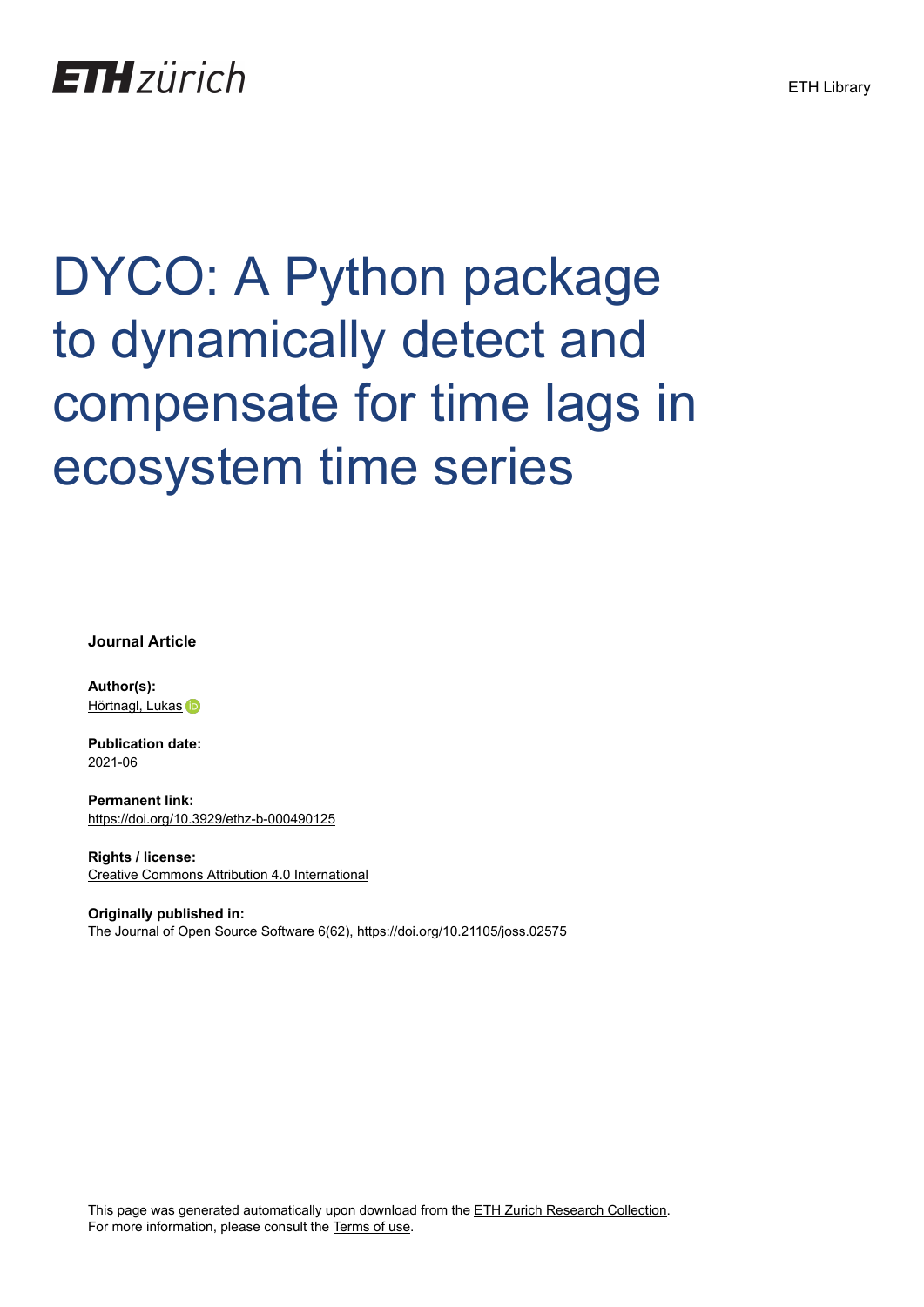

## DYCO: A Python package to dynamically detect and compensate for time lags in ecosystem time series

### **Lukas Hörtnagl**<sup>1</sup>

**1** ETH Zurich, Department of Environmental Systems Science, ETH Zurich, CH-8092, Switzerland

## **Summary**

In ecosystem research, the eddy covariance (EC) method is widely used to quantify the biosphere-atmosphere exchange of greenhouse gases (GHGs) and energy [\(Aubinet et al., 2012;](#page-4-0) [Baldocchi et al., 1988](#page-5-0)). The raw ecosystem flux (i.e., net exchange) is calculated by the covariance between the turbulent vertical wind component measured by a sonic anemometer and the entity of interest, e.g.,  $CO<sub>2</sub>$ , measured by a gas analyzer. Due to the application of two different instruments, wind and gas are not recorded at exactly the same time, resulting in a time lag between the two time series. For the calculation of ecosystem fluxes this time delay has to be quantified and corrected for, otherwise fluxes are systematically biased. Time lags for each averaging interval can be estimated by finding the maximum absolute covariance between the two turbulent time series at different time steps in a pre-defined time window of physically possible time-lags (e.g., [McMillen, 1988](#page-5-1); [Moncrieff et al., 1997\)](#page-5-2). Lag detection works well when processing fluxes for compounds with high signal-to-noise ratio (SNR), which is typically the case for e.g.  $CO<sub>2</sub>$ . In contrast, for compounds with low SNR (e.g., N<sub>2</sub>O, CH<sub>4</sub>) the cross-covariance function with the turbulent wind component yields noisier results and calculated fluxes are biased towards larger absolute flux values ([Langford et al., 2015\)](#page-5-3), which in turn renders the accurate calculation of yearly ecosystem GHG budgets more difficult and results may be inaccurate.

One method to adequately calculate fluxes for compounds with low SNR is to first calculate the time lag for a *reference* compound with high SNR (e.g.,  $CO<sub>2</sub>$ ) and then to apply the same time lag to the *target* compound of interest (e.g., N<sub>2</sub>O), with both compounds being recorded by the same analyzer ([Nemitz et al., 2018\)](#page-5-4). DYCO uses this method by facilitating the dynamic lag-detection between the turbulent wind data and a *reference* compound and the subsequent application of found *reference* time lags to one or more *target* compounds.

## **Statement of need**

Lag detection between the turbulent departures of measured wind and the scalar of interest is a central step in the calculation of EC ecosystem fluxes. If the covariance maximization fails to detect a clear peak in the covariance function between the wind and the scalar, current flux calculation software can apply a constant default (nominal) time lag to the respective scalar. However, both the detection of clear covariance peaks in a pre-defined time window and the definition of a reliable default time lag is challenging for compounds that are often characterized by low SNR, such as  $N_2O$ . In addition, the application of one static default time lag may produce inaccurate results when systematic time shifts are present in the raw data.

DYCO is meant to assist current flux processing software in the calculation of fluxes for compounds with low SNR. In the context of current flux processing schemes, the unique features offered as part of the DYCO package include:

#### **DOI:** [10.21105/joss.02575](https://doi.org/10.21105/joss.02575)

#### **Software**

- [Review](https://github.com/openjournals/joss-reviews/issues/2575) &
- [Repository](https://github.com/holukas/dyco) &
- [Archive](https://doi.org/10.5281/zenodo.4964068) C

#### **Editor:** [Kristina Riemer](https://twitter.com/KristinaRiemer) **Reviewers:**

- - [@mccabete](https://github.com/mccabete)
	- [@r-barnes](https://github.com/r-barnes)

**Submitted:** 03 August 2020 **Published:** 16 June 2021

#### **License**

Authors of papers retain copyright and release the work under a Creative Commons Attribution 4.0 International License ([CC BY 4.0\)](http://creativecommons.org/licenses/by/4.0/).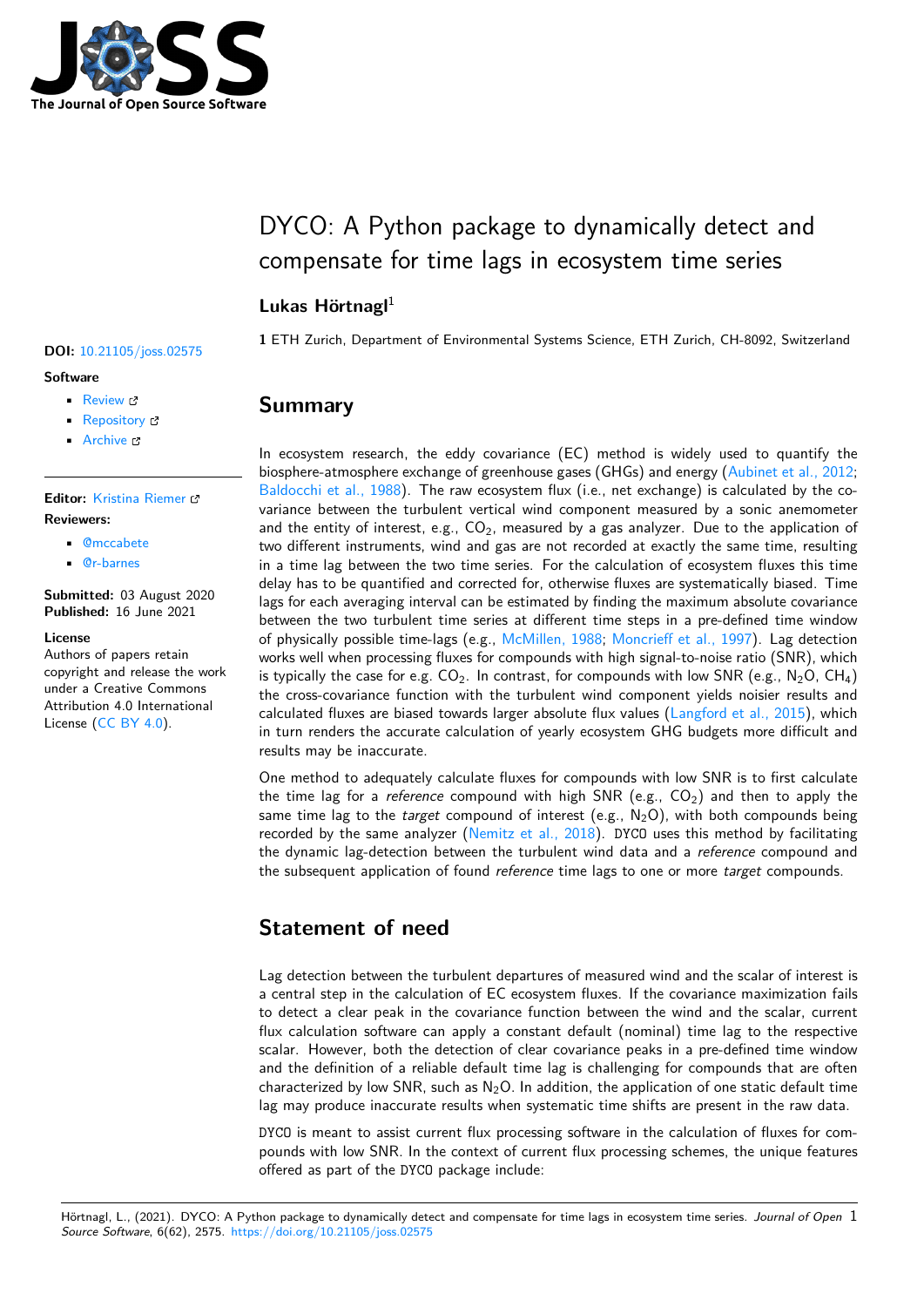

- the dynamic application of progressively smaller time windows during lag search for a *reference* compound (e.g., CO<sub>2</sub>).
- the calculation of default time lags on a daily scale for the *reference* compound,
- the application of daily default *reference* time lags to one or more *target* compounds  $(e.g., N<sub>2</sub>O)$
- the dynamic normalization of time lags across raw data files,
- the automatic correction of systematic time shifts in *target* raw data time series, e.g., due to failed synchronization of instrument clocks, and
- the application of instantaneous *reference* time lags, calculated from lag-normalized files, to one or more *target* compounds.

DYCO aims to complement current flux processing schemes. DYCO uses EC raw data files as input and produces final lag-removed files that can be directly used in current flux calculation software.



## **Processing chain**

**Figure 1.** *The DYCO processing chain.*

DYCO uses eddy covariance raw data files as input and produces lag-compensated raw data files as output.

The full DYCO processing chain comprises four phases and several iterations during which *reference* lags are iteratively refined in progressively smaller search windows (Figure 1). Generally, the *reference* lag search is facilitated by prior normalization of default (nominal) time lags across files. This is achieved by compensating *reference* and *target* time series data for daily default *reference* lags, calculated from high-quality *reference* lags available around the respective date (Figure 2). Due to this normalization, *reference* lags fall into a specific, pre-defined, and therefore known time range, which in turn allows the application of increasingly narrower time windows during lag search. This approach has the advantage that *reference* lags can be calculated from a *reference* signal that shows clear peaks in the cross-covariance analysis with the wind data and thus yields unambiguous time lags due to its high SNR. In case the lag search failed to detect a clear time delay for the *reference* variable (e.g., during the night), the respective daily default *reference* lag is used instead. *Reference* lags can then be used to compensate *target* variables with low SNR for detected *reference* time delays.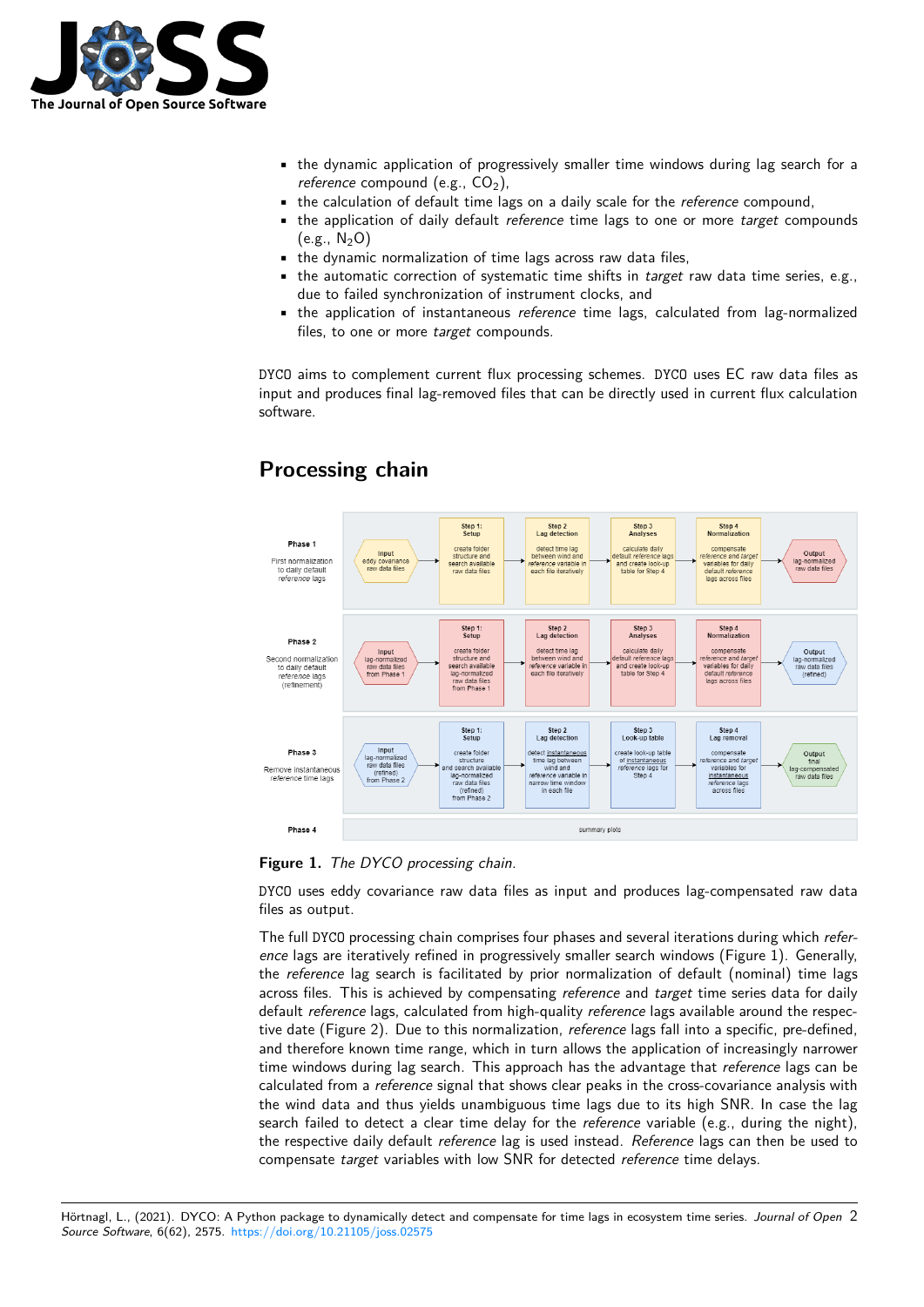

**Phase 1** uses eddy covariance raw data files as input and removes the daily default *reference* lag from *reference* and *target* variables, producing lag-normalized raw data files. This is achieved by first calculating the time lag between the turbulent fluctuations of the vertical wind and the turbulent measurements of the *reference* variable (e.g., atmospheric CO<sub>2</sub>) by covariance maximization. The time window for this lag search is iteratively narrowed down (default 3 iterations). Detected time lags are analyzed and daily default *reference* lags are calculated from a selection of high-quality covariance peaks found around the respective date. The *reference* variable and *target* variables are then compensated for found daily default *reference* lags by shifting time series data accordingly. At the same time DYCO removes systematic shifts from the data, i.e., after normalization all lags are found in the same time range (Figure 2). Finally, the shifted data are saved to new files.

**Phase 2** comprises the exact same processing steps as Phase 1, with the difference that instead of the original eddy covariance raw data files the lag-normalized files produced during Phase 1 are used as input. In essence, Phase 2 refines *reference* results from Phase 1. Since the *reference* time series data were already compensated for daily default *reference* lags during the previous phase, Phase 2 can apply a much narrower time window during *reference* lag search.

**Phase 3** detects the final instantaneous lags between the turbulent wind and the *reference* variable, using the lag-normalized files from Phase 2 as input. Due to the compensation for daily default time lags in preceding Phases, instantaneous lags for each time period are now found close to zero. Therefore, a narrow time window of  $+/-100$  records is applied for the final lag search. Lags found within the acceptance limit of  $+/-$  50 records are selected as the final instantaneous *reference* lag for the respective time period. For time periods with lags outside the acceptance limits, the final instantaneous *reference* lag is set to zero. Final instantaneous *reference* time lags are then applied to the *target* variables and final lag-compensated files are produced.



**Phase 4** finalizes the processing chain by producing additional plots.

**Figure 2**. *Example showing the normalization of default reference time lags across raw data files recorded at the forest site [Davos](https://www.swissfluxnet.ethz.ch/index.php/sites/ch-dav-davos/site-info-ch-dav/) in Switzerland. Shown are found instantaneous time lags (red) between turbulent wind data and turbulent CO<sup>2</sup> mixing ratios, calculated daily reference default lags (yellow bars), normalization correction (blue arrows) and the daily default reference lag after normalization (green bar). Negative lag values mean that the CO<sup>2</sup> signal was lagged behind the wind data, e.g., -400 means that the instantaneous CO<sup>2</sup> records arrived 400 records (corresponds to 20s in this example) later at the analyzer than the wind*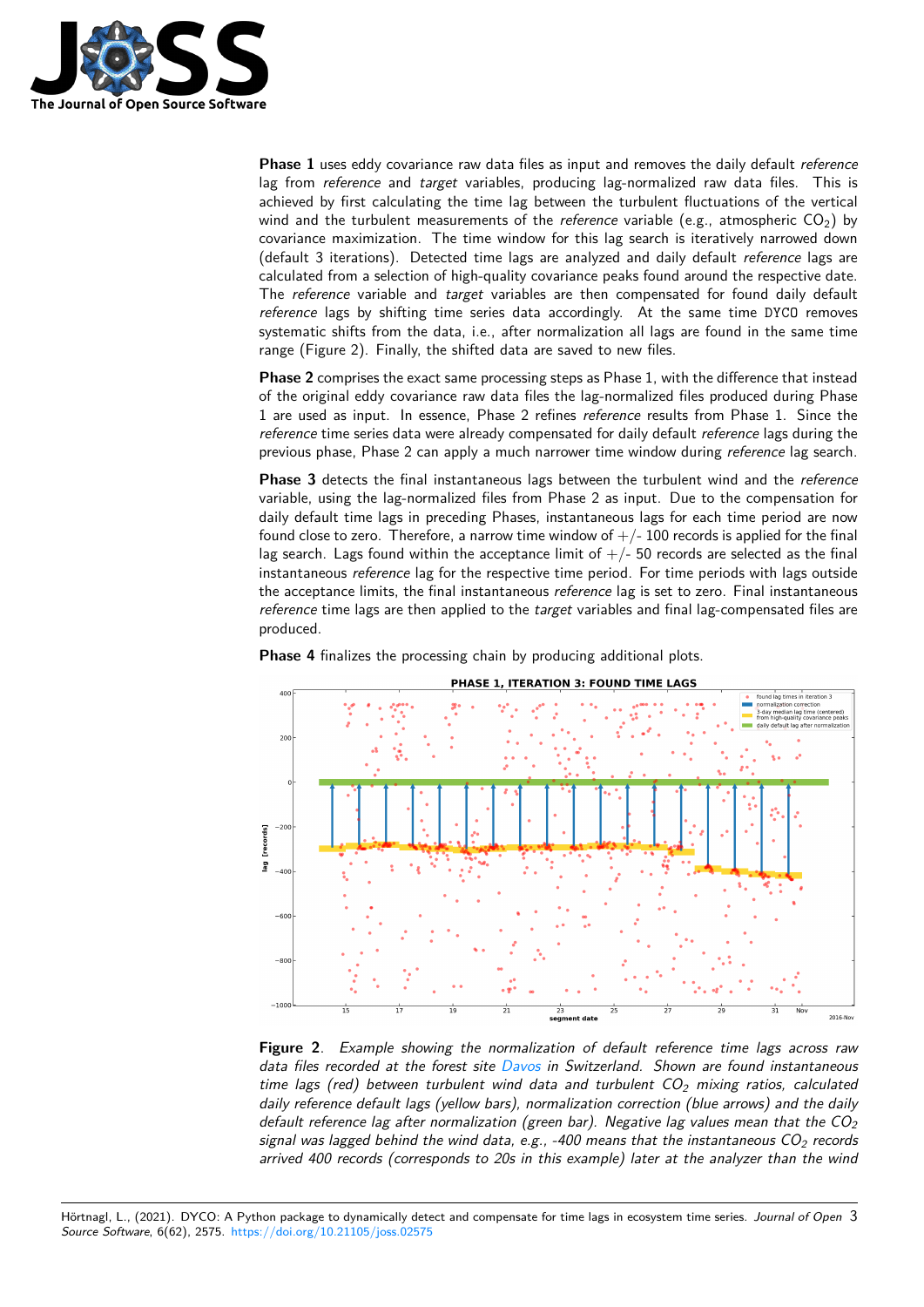

*data. Daily default reference lags were calculated as the 3-day median time lag from a selection of high-quality time lags, i.e., when cross-covariance analyses yielded a clear covariance peak. The normalization correction is applied dynamically to shift the CO<sup>2</sup> data so that the default time lag is found close to zero across files. Note the systematic shift in time lags starting after 27 Oct 2016.*

## **Real-world examples**

The [ICOS](https://www.icos-cp.eu/) Class 1 site [Davos](https://www.swissfluxnet.ethz.ch/index.php/sites/ch-dav-davos/site-info-ch-dav/) (CH-Dav), a subalpine forest ecosystem station in the east of Switzerland, provides one of the longest continuous time series (24 years and running) of ecosystem fluxes globally. Since 2016, measurements of the strong GHG  $N<sub>2</sub>O$  are recorded by a closed-path gas analyzer that also records  $CO<sub>2</sub>$ . To calculate fluxes using the EC method, wind data from the sonic anemometer is combined with instantaneous gas measurements from the gas analyzer. However, the air sampled by the gas analyzer needs a certain amount of time to travel from the tube inlet to the measurement cell in the analyzer and is thus lagged behind the wind signal. The lag between the two signals needs to be compensated for by detecting and then removing the time lag at which the cross-covariance between the turbulent wind and the turbulent gas signal reaches the maximum absolute value. This works generally well when using  $CO<sub>2</sub>$  (high SNR) but is challenging for N<sub>2</sub>O (low SNR). Using covariance maximization to search for the lag between wind and  $N_2O$  mostly fails to accurately detect time lags between the two variables (noisy cross-correlation function), resulting in relatively noisy fluxes. However, since N<sub>2</sub>O has similar adsorption / desorption characteristics as  $CO<sub>2</sub>$ , it is valid to assume that both compounds need approximately the same time to travel through the tube to the analyzer, i.e., the time lag for both compounds in relation to the wind is similar. Therefore, DYCO can be applied (i) to calculate time lags across files for  $CO<sub>2</sub>$  (*reference* compound), and then (ii) to remove found  $CO<sub>2</sub>$  time delays from the  $N<sub>2</sub>O$  signal (*target* compound). The lag-compensated files produced by DYCO can then be used to calculate  $N_2O$  fluxes. Since DYCO normalizes time lags across files and compensates the  $N_2O$  signal for instantaneous  $CO_2$  lags, the *true* lag between wind and N<sub>2</sub>O can be found close to zero, which in turn facilitates the application of a small time window for the final lag search during flux calculations.

Another application example are managed grasslands where the biosphere-atmosphere exchange of  $N_2O$  is often characterized by sporadic high-emission events (e.g., [Hörtnagl et al.,](#page-5-5) [2018;](#page-5-5) [Merbold et al., 2014](#page-5-6)). While high  $N_2O$  quantities can be emitted during and after management events such as fertilizer application and ploughing, fluxes in between those events typically remain low and often below the limit-of-detection of the applied analyzer. In this case, calculating  $N_2O$  fluxes works well during the high-emission periods (high SNR) but is challenging during the rest of the year (low SNR). Here, DYCO can be used to first calculate time lags for a *reference* gas measured in the same analyzer (e.g.,  $CO<sub>2</sub>$ ,  $CO$ ,  $CH<sub>4</sub>$ ) and then remove *reference* time lags from the N<sub>2</sub>O data.

## **Acknowledgements**

This work was supported by the Swiss National Science Foundation SNF (ICOS CH, grant nos. 20FI21\_148992, 20FI20\_173691) and the EU project Readiness of ICOS for Necessities of integrated Global Observations RINGO (grant no. 730944).

## **References**

<span id="page-4-0"></span>Aubinet, M., Vesala, T., & Papale, D. (Eds.). (2012). *Eddy Covariance: A Practical Guide to Measurement and Data Analysis*. Springer Netherlands. [https://doi.org/10.1007/](https://doi.org/10.1007/978-94-007-2351-1)